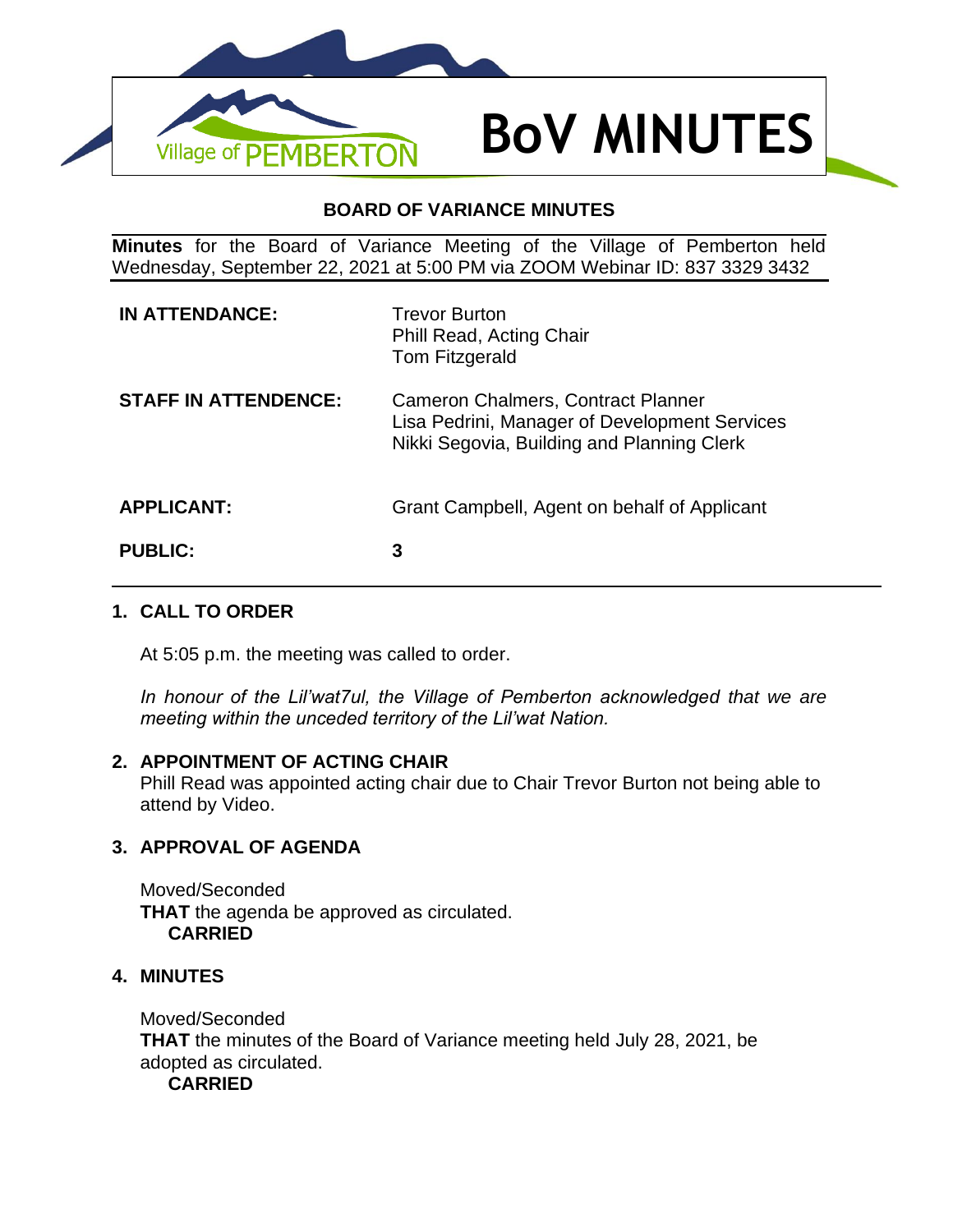Village of Pemberton Board of Variance Meeting, September 22, 2021  $\mathcal{D}$ 

#### **4. Future Phase 2A Lot 9, Sunstone**

Contract Planner Cameron Chalmers presented a report summarizing the requested request for a variance of the required minimum front yard setback for a proposed lot located in Phase 2A currently under a subdivision application. The Village of Pemberton Zoning Bylaw No. 832, 2018 - Residential Amenity 1 (RSA-1) zone, section 13.1.5(b) establishes a minimum front yard setback of 5 metres.

The variance requeste is to allow a minimum front yard setback of 2 metres, a proposed variance of 3 metres due to challenging topography.

The Board was given the opportunity to ask questions of Staff, and the applicants were allowed to speak in favour of the requested variance and answer questions.

Grant Campbell represented the Agent on behalf of Sunstone and added that the extensive investigation has shown the steeply sloping hillside topography of this lot would be an added challenge to development. Therefore to keep the house from being pushed back too far, the applicants are requesting the garage be situated as close as 2 metres to the property line thus minimizing the amount of retaining walls required for the development of the site. He also noted the application's rationale statement had an error that states "there is a long driveway terminating as high as possible" which should read "as low as possible."

The Board was given the chance to ask questions of the applicant and the public was also given the opportunity to ask questions.

#### Moved/Seconded

**THAT** the Board of Variance approve the following variance for Future Phase 2A, Lot 9, Sunstone to vary section 13.1.5 (b) of the Zoning Bylaw No. 832, 2018 to vary the minimum front yard setback requirement of 5 metres to 2 metres on Lot 9 in Phase 2A, a variance of 3 metres.

#### **CARRIED**

#### 5. **NEW BUSINESS**

Lisa Pedrini introduced the Village's new Planner II, Colin Brown, who will be the acting as the Village Staff support for the Board of Variance moving forward.

#### 6. **NEXT MEETING**

The next meeting date will be October 27, 2021, as required.

### **7. ADJOURNMENT**

Moved/Seconded